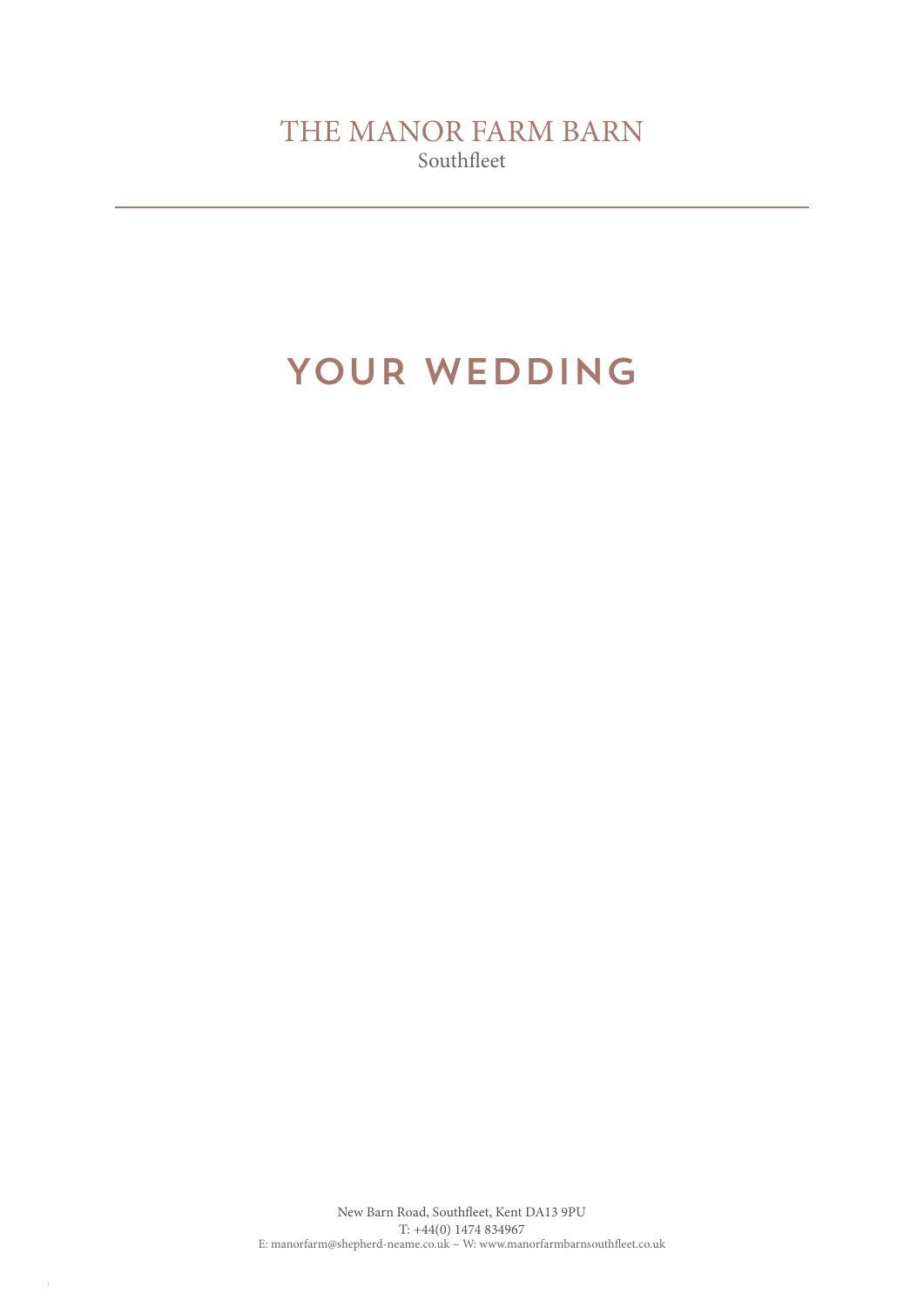# THE VENUE

Dear………………………………

Thank you for considering the Manor Farm Barn as a venue for your event.

 We understand that choosing a venue for your wedding reception can be a daunting task. With that in mind, our dedicated Managers, together with their experienced Team, will guide you through all of the necessary arrangements to ensure that your wedding reception is planned to perfection.

Our versatile venue, located in the idyllic countryside of Southfleet offers you a host of services and facilities to suit your every need. You have the opportunity to use our restaurant/function room and mezzanine floors for your event.

The Manor Farm Barn is easily accessed by both road and rail and we have our own private car park for up to 40 cars. The nearest train station is Ebbsfleet International and is a mere 5 minute journey away.

Should you have any questions or if you wish to view our venue, please do not hesitate to contact us. We would be delighted to hear from you.

Best wishes

Chris Abnett Manager

2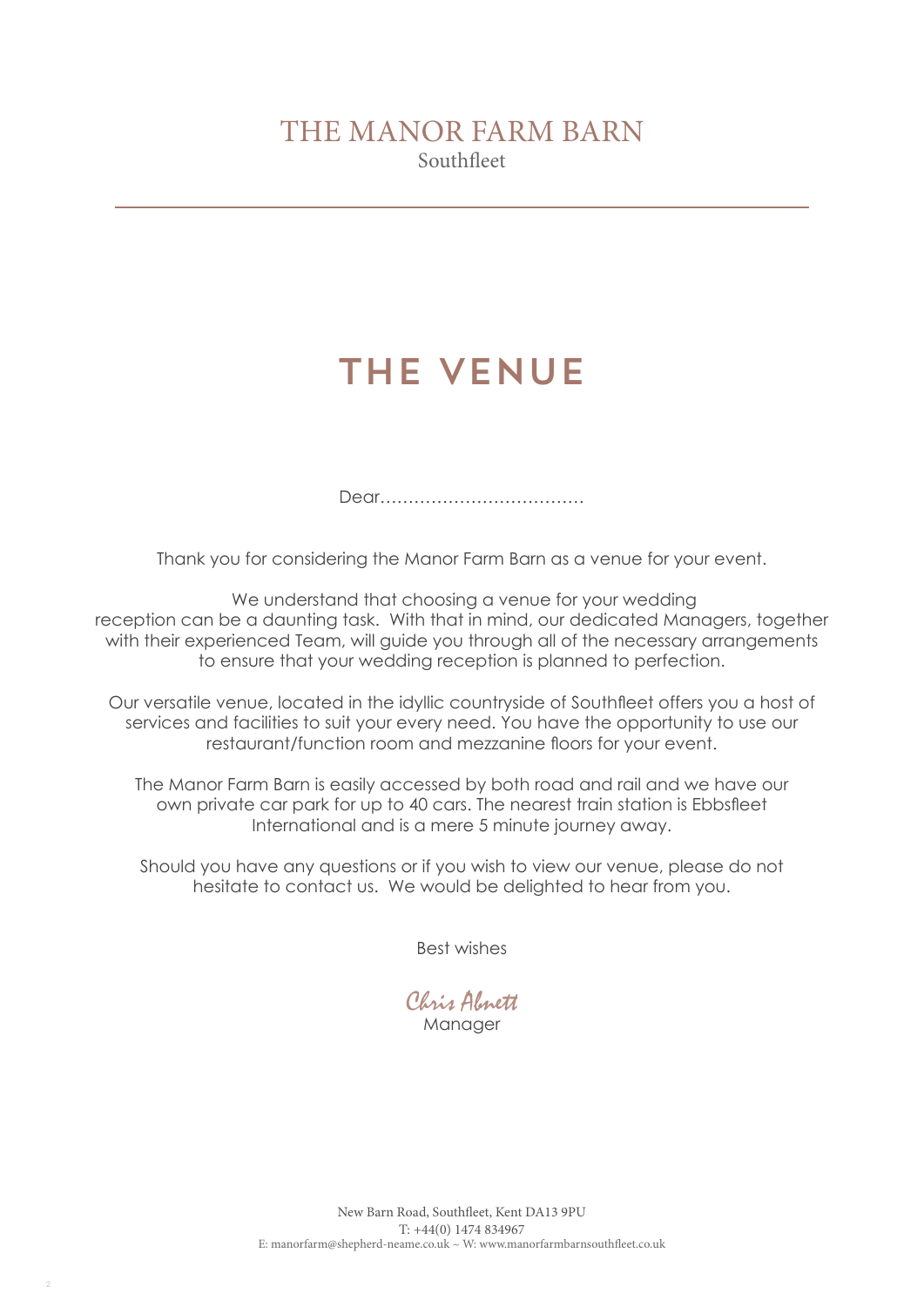# OUR MENUS

We have 3 inclusive menus for you to choose from as well as 3 finger buffet options, each offering something slightly different to help you cater for differing tastes and fit varying budgets.

Once you have chosen your preferred menu, why not personalise it by adding canapés or buffet upgrades, to create an event perfectly tailored for you?

Our dedicated team are ready to work with you to help you make your function exactly as you wish. Our menus have been designed to help simplify your planning, however, should you have any special dietary requirements please discuss this with your Event Co-ordinator and we will endeavour to cater for your every need.

We also have menus for your young quests, designed specifically with them in mind.

\*\*\*

Should you not find anything that suits your requirements we would be happy to discuss alternative menu options.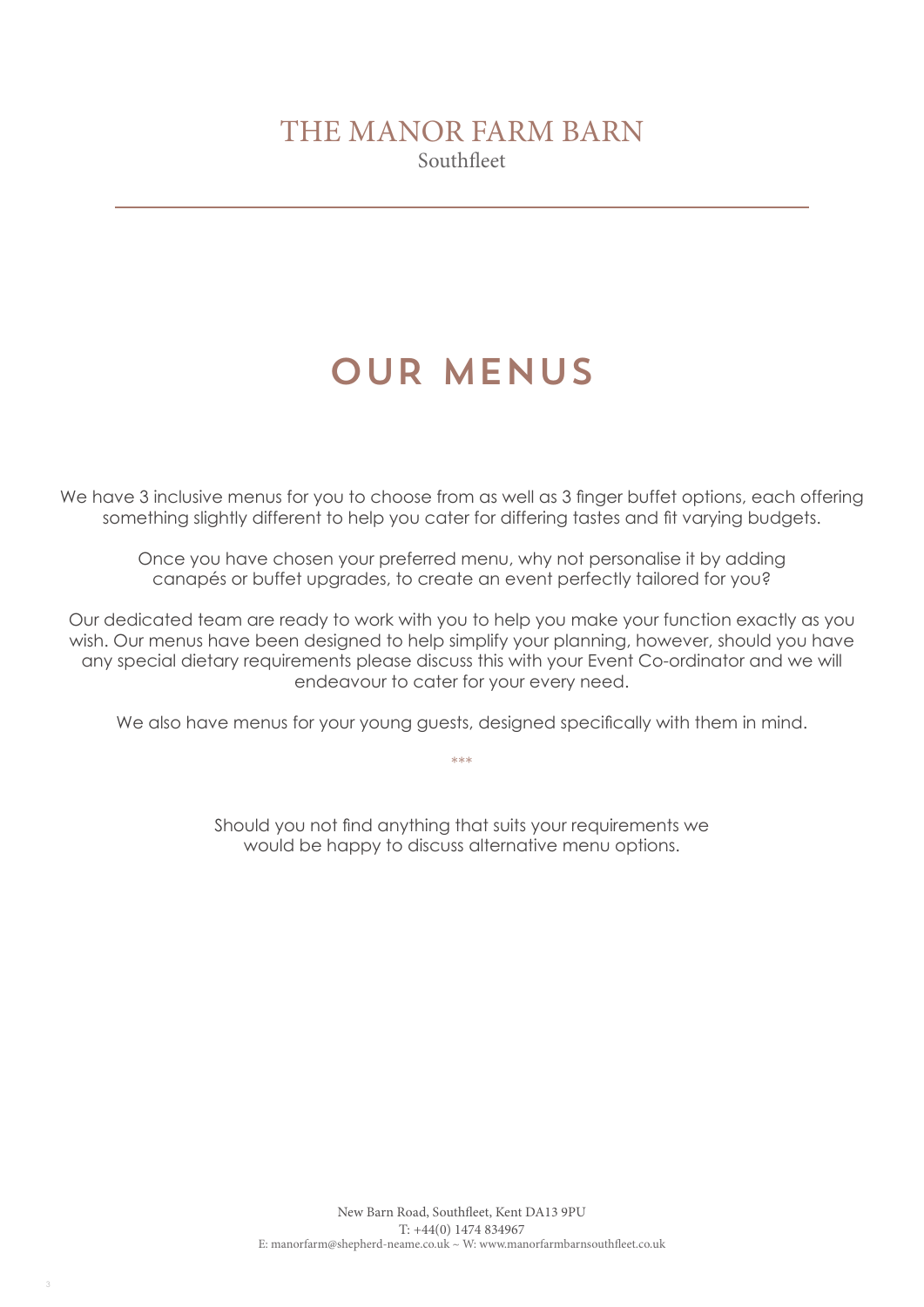# OUR WEDDING PACKAGES

We have four inclusive wedding packages for you to choose from, incorporating a range of menus, each offering something slightly different to help you cater for differing tastes and fit varying budgets. Should you not find anything that suits your requirements we would be more than happy to discuss alternative options.

All of our carefully selected packages include:

- The services of our dedicated Event Co-ordinator • The complimentary use of the mezzanine floor for the wedding breakfast and/or evening reception
	- The use of linen table cloths & napkins
	- The use of a silver cake stand and knife
	- 4 Course wedding breakfast as standard
		- Buffet at the evening reception

Once you have chosen your preferred wedding package, why not personalise it by adding canapés or buffet upgrades creating a wedding day perfectly tailored for you?

Our devoted Team are ready to work with you to help you make your day exactly as you wish. Our packages have been designed to help simplify your planning; however, should you have any special dietary requirements please discuss this with your Event Co-ordinator and we will endeavour to cater for your every need.

We also have menus for your young wedding guests, designed specifically with them in mind.

4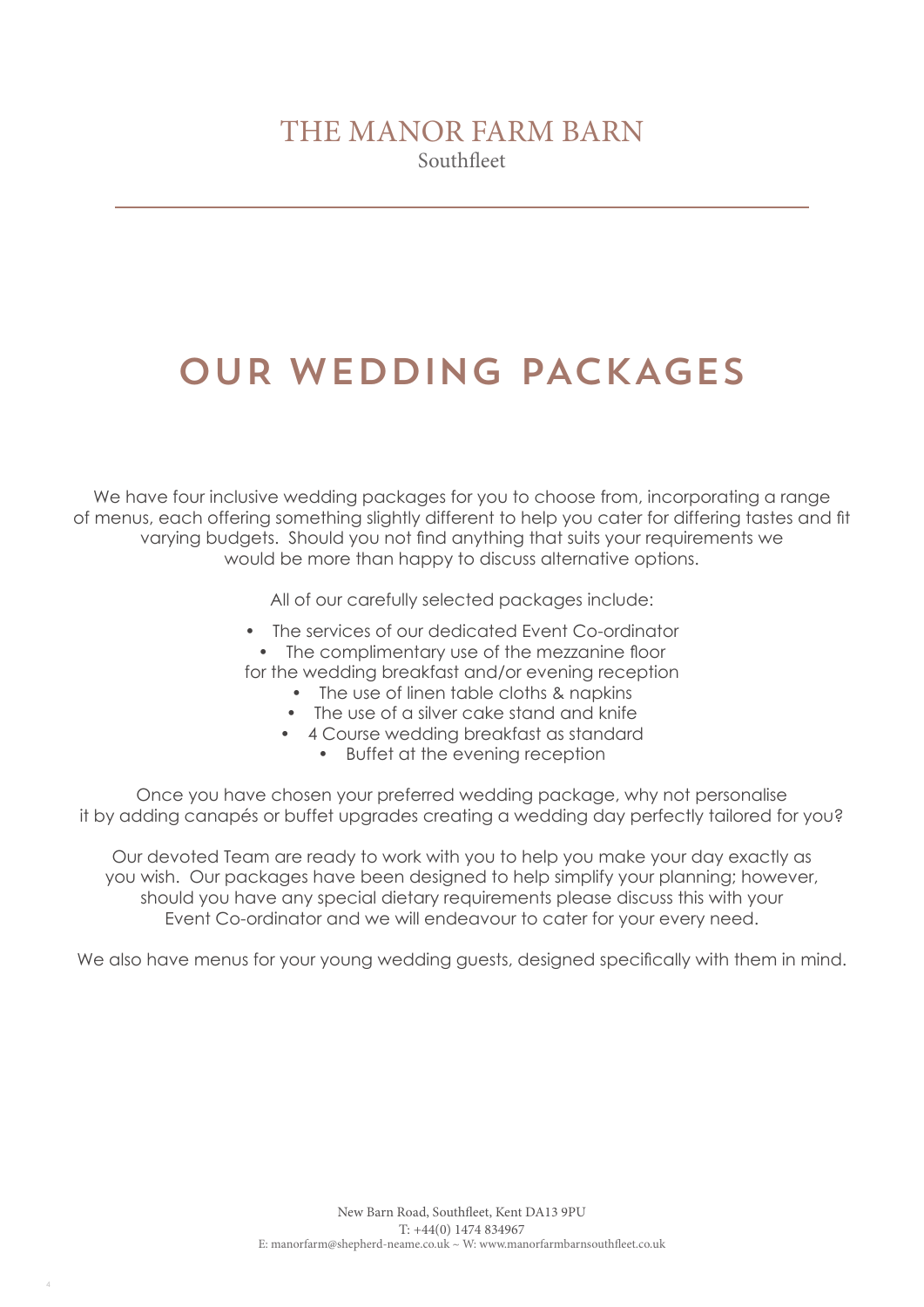# THE PACKAGES

## BISHOPS

Welcome drink 4 course wedding breakfast (Bishops) 1/2 bottle of wine per person Glass of sparkling wine with toast Evening finger buffet (Orchard View) Additional evening guests £12.95 per head

## £59.00 PER HEAD

## SPITFIRE

Welcome drink & canapés 4 course wedding breakfast (Spitfire) Mineral water on tables 1/2 bottle of wine per person Glass of sparkling wine with toast Evening finger buffet (Orchard View) Additional evening guests £12.95 per head

### £71.95 PER HEAD

## WHITSTABLE BAY

Welcome drink & canapés 4 course wedding breakfast (Whitstable Bay) Mineral water on tables 1/2 bottle of wine per person Glass of sparkling wine with toast Evening finger buffet (Orchard View) Additional evening guests £12.95 per head

## £76.95 PER HEAD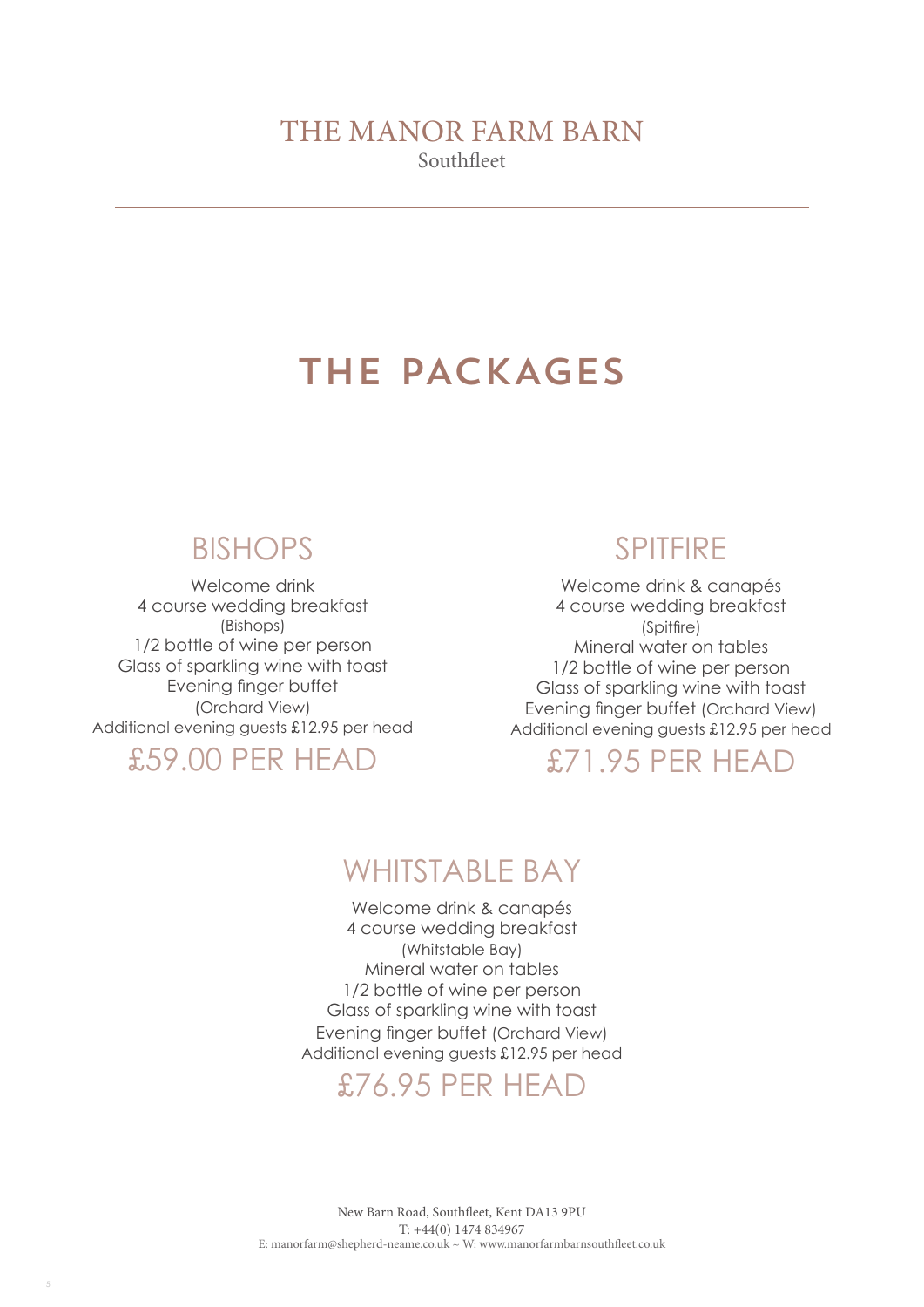### THE MANOR FARM BARN

Southfleet

# BISHOPS

*Please choose 1 dish from each of the following courses to create a set meal for your entire party*

#### **STARTERS**

Seasonal soup With crusty bread

Chicken liver & Brandy parfait (600) With toasted sourdough, onion chutney, sliced radish, gherkin and dressed watercress leaves

Prawn, mango, chilli and coriander salad (600) With balsamic dressing

Sweet potato falafel bites (v/vg) (600) On mango chutney with pomegranate, mint & red onion salsa, pea shoots and lemon oil

#### **MAINS**

Roast topside of beef Served with Yorkshire pudding and red wine gravy

12 Hour pressed pork belly Creamy celeriac purée, crackling shard, watercress with maple & apple sauce

Chicken supreme Served with a creamy sundried tomato, parmesan, mustard & garlic butter sauce

> Baked cod loin With chorizo cream sauce

#### *All served with a selection of seasonal vegetables and potatoes*

#### **DESSERTS**

Warm triple chocolate brownie (v) With sweet black cherry compote, clotted cream and a chocolate flake

Coconut and citrus posset (v) With mango and passion fruit compote & shortbread biscuits

Blackcurrant delice (v/vg) (600) With raspberry coulis, lemon sorbet and candied walnuts

**\*\*\***

#### Coffee & mints (v)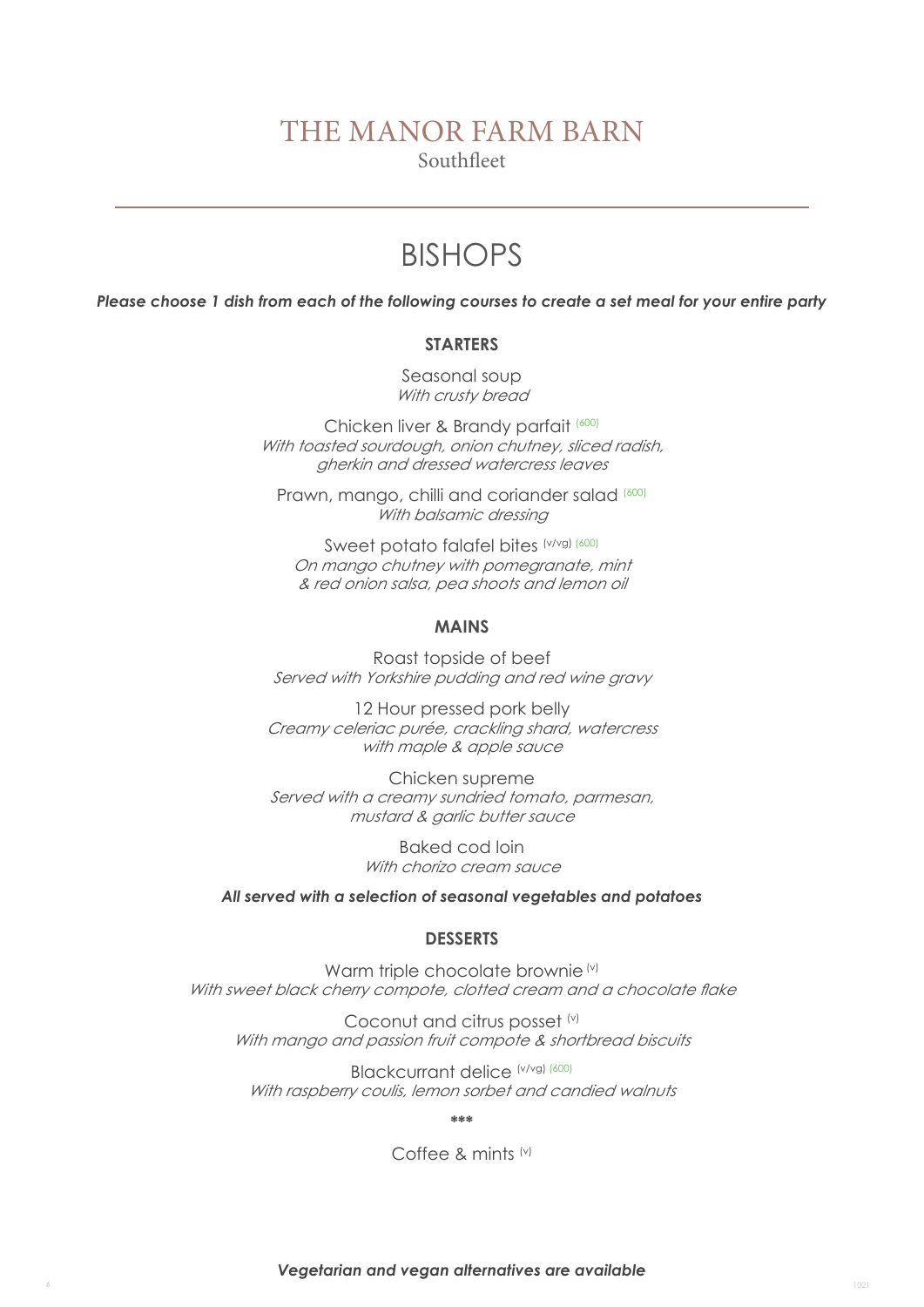## SPITFIRE

*Please choose 1 dish from each of the following courses to create a set meal for your entire party*

#### **STARTERS**

Seasonal soup With crusty bread

Pressed ham hock terrine (600) Spring onion & leek purée with toasted sourdough shards

Porcini mushroom arancini (v) (600) With a gorgonzola hollandaise, pepper poppers, dressed watercress and toasted sunflower seeds

Beetroot cured smoked salmon (600) Topped with a lemon, horseradish & chive crème fraiche, lemon oil dressed watercress and a side of charcoal bread

#### **MAINS**

Roast leg of lamb With lemon stuffing, red wine & mint jus

Striploin of beef With Yorkshire pudding, horseradish & mustard jus

Corn fed chicken supreme Served with caramelised shallot & fennel purée and tomato concasse

> Chalk steam trout (600) On a bed of watercress, leek & mascarpone sauce, topped with lemon & crab mousse

#### *All served with a selection of seasonal vegetables and potato*

#### **DESSERTS**

Indulgent Lotus biscoff slice (v/vg) A crunchy biscuit base topped with baked mousse & biscoff crumbs and served with fresh strawberries & strawberry compote

> Lemon posset (v) (600) With berry compote and shortbread fingers

Chocolate & pecan torte With mascarpone, crystallised orange cream and candied pecans

**\*\*\*** 

Coffee & mints (v)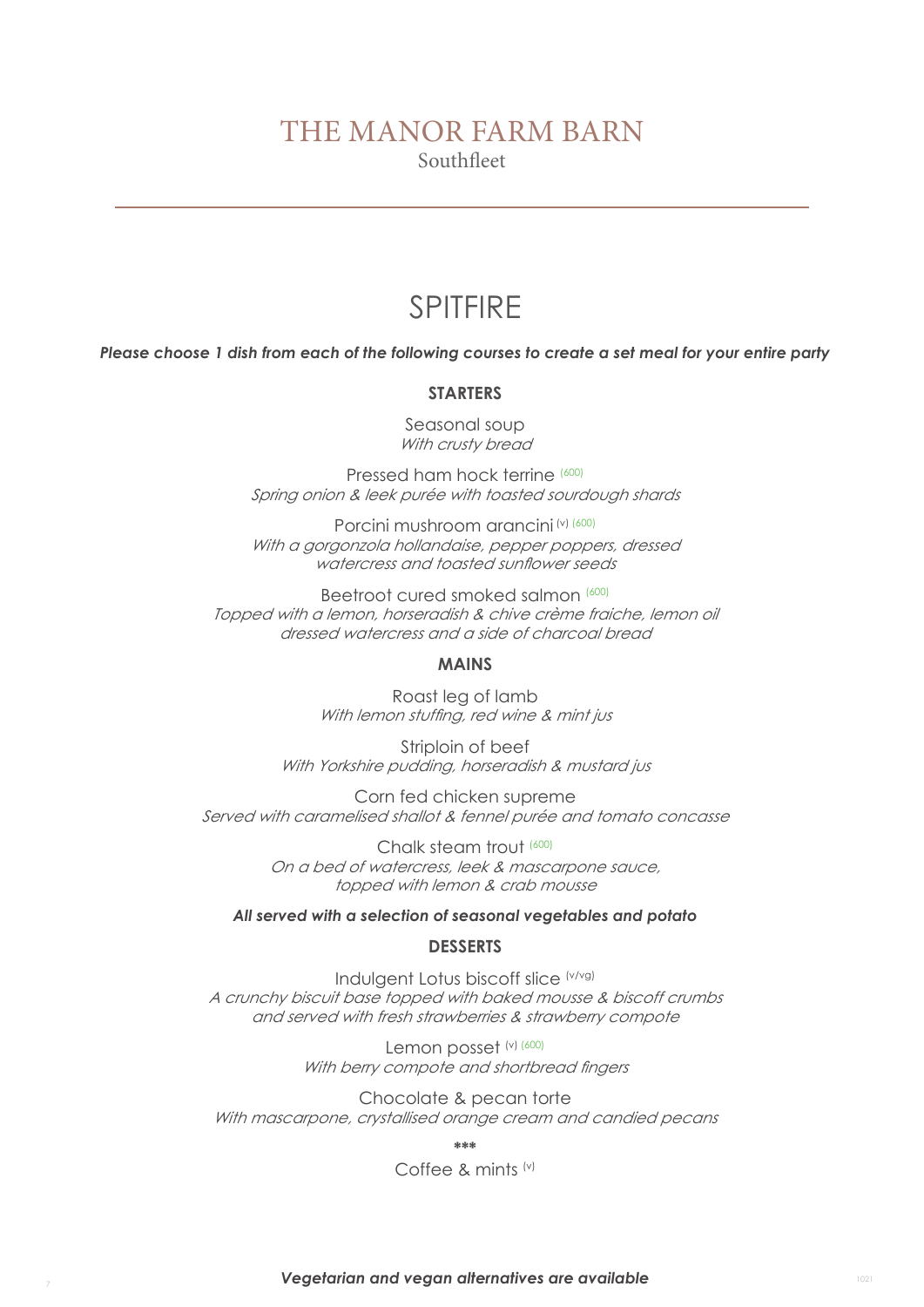### THE MANOR FARM BARN

Southfleet

## WHITSTABLE BAY

*Please choose 1 dish from each of the following courses to create a set meal for your entire party*

#### **STARTERS**

Seasonal soup With crusty bread

Burrata mozzarella (600) With tomato, basil pesto, toasted pine nuts and drizzled with balsamic glaze

Smoked salmon and prawn cocktail (600) With avocado, cherry tomatoes, Marie Rose sauce & artisan sourdough

Pressed duck & chicken terrine (600) Butternut squash purée, toasted sourdough and dressed leaves

#### **MAINS**

Striploin of beef With Yorkshire pudding & pancetta bourguignon jus

Guinea fowl supreme With Orchard view cider, mushroom, wholegrain mustard & tarragon cream

Stone bass fillet With roasted celeriac, marjoram and pepper sauce & caramelised onions

> Roasted lamb loin chops With salsa verde & pistachio dust

*All served with a selection of seasonal vegetables and potato*

#### **DESSERTS**

Chocolate & hazelnut croquant Black cherry compote & clotted cream

Prosecco & elderflower jelly (600) With blueberries, raspberries and Chantilly cream

Warm apple & sultana frangipane tart (v) With vanilla cream

 **\*\*\***

Coffee & mints (v)

*Vegetarian and vegan alternatives are available*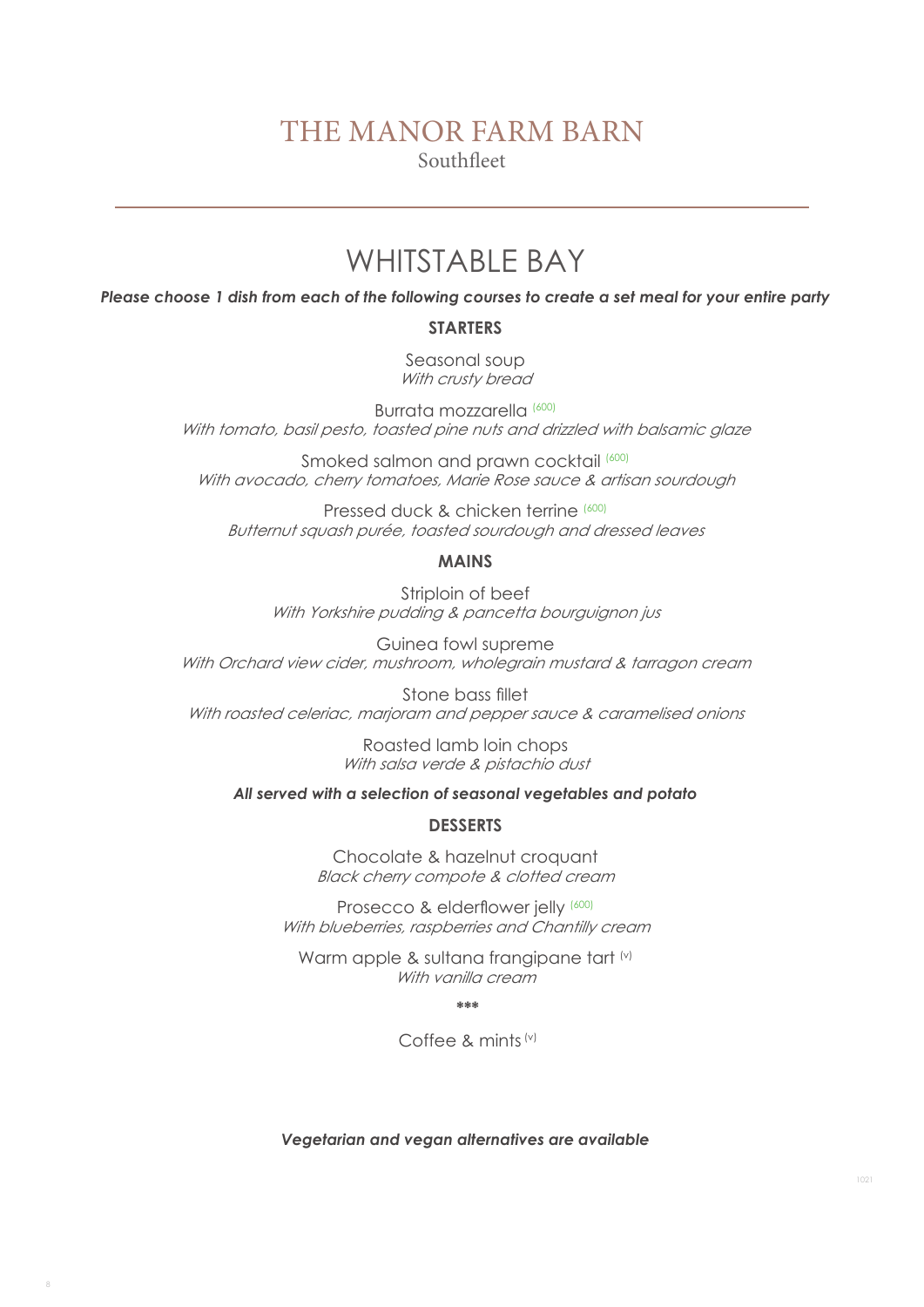# VEGETARIAN & VEGAN

The following dishes have been designed specifically for your vegetarian & vegan guests. Please select one of the following dishes in place of your chosen starter & main course.

# **STARTERS**

Avocado and tofu mini toast (600) (v/vg) With red onion, pickled cucumber, toasted pumpkin & sesame seeds all finished with a drizzle of sriracha sauce

Beetroot falafel bites (600) (v/vg) On mango chutney with pomegranate, mint & red onion salsa, pea shoots and lemon oil

Crispy thyme charred polenta (600) (v/vg) On a wild mushroom ragu, topped with rocket leaves

Crushed avocado and sautéed mushrooms (600) (v/vg) On toasted sourdough with onion confit and quinoa houmous

Kale & onion fritters (600) (v/vg) With spicy aubergine chutney, dressed rocket leaves, pomegranate seeds & flaked toasted almonds

Roast tandoori spiced cauliflower florets (600) (v/vg) On tahini soya yoghurt topped with pickled red cabbage, pomegranate molasses, coriander & pumpkin seeds

Sicilian thyme & honey charred artichokes and courgettes (600) (v) Caramelised lemon quinoa, pink pickled onions and crushed pistachios

Meatless Mediterranean kofta kebabs (600) (v/vg) Served with tomatoes, parsley, shredded carrot, pickled red onions in a sumac & lemon dressing with warmed griddled floured tortillas and mint dipping sauce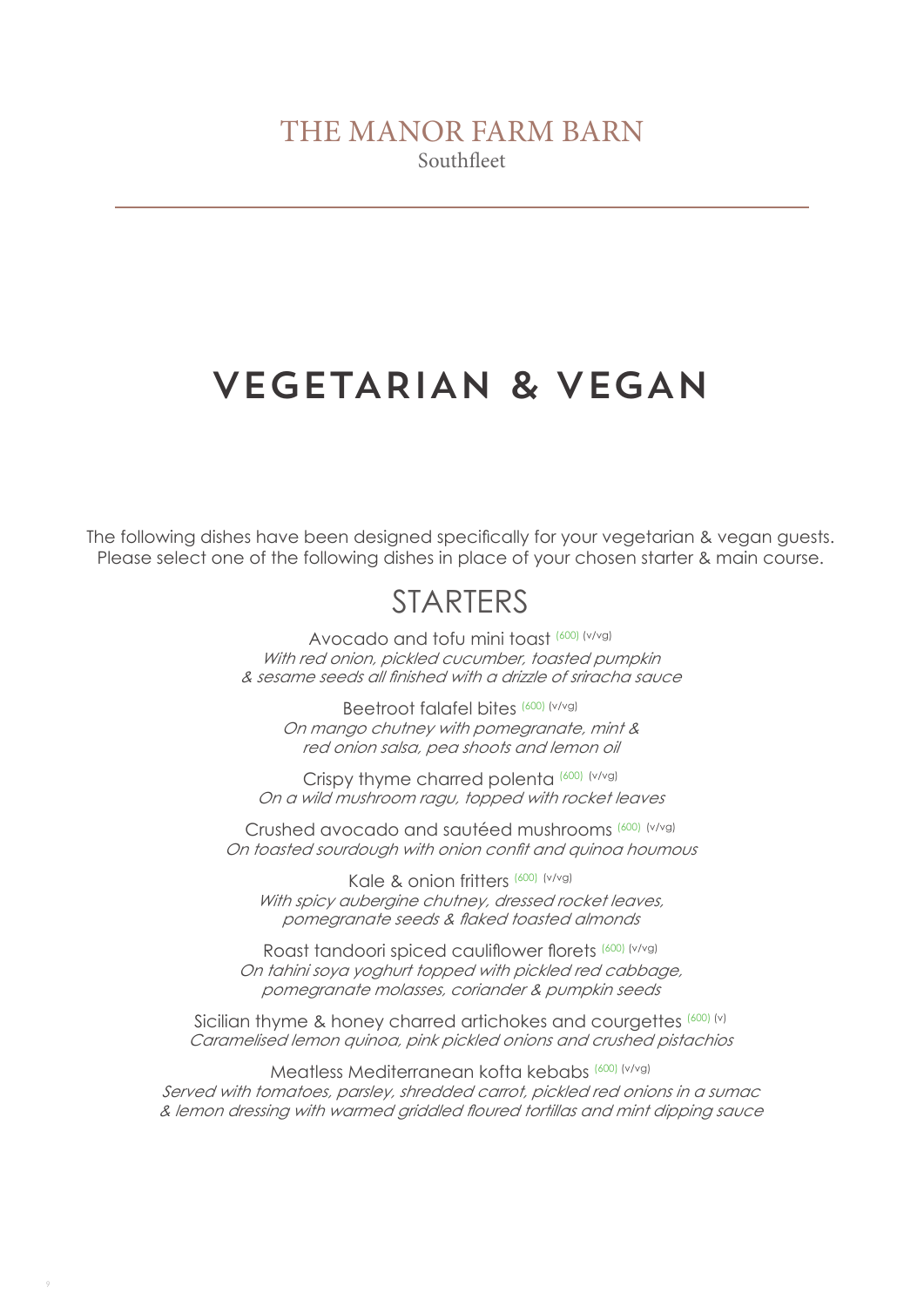# VEGETARIAN MAINS

Creamy wild mushroom, cranberry and spinach Wellington (v) With buttered herb new potatoes

Persian red quinoa, squash & pistachio nut roast (600) (v) With sumac roasted Brussels sprouts, fennel & broccoli with red pepper & tomato sauce

Courgette, pistachio & mushroom nut loaf (v) With creamy peppercorn sauce & seasonal vegetables

Porcini mushroom & truffle mezzaluna parcels (v) With rocket, feta, roasted pine nuts and a herb & red wine vinegar oil

> Asparagus, pea & cheese ravioli<sup>(v)</sup> With soya & green beans and a herb pesto

Potato gnocchi (v) Sautéed with peas and courgette, finished with vegan cheese & rocket leaves

> Sweet potato, cannellini bean & quinoa croquette (v) With rocket, heritage tomato relish, roasted onions, orzo pasta salad and bell pepper coulis

Beetroot & goats cheese tortellini (600) (v) With herb pesto, watercress & rocket salad, pickled fennel & toasted pine nuts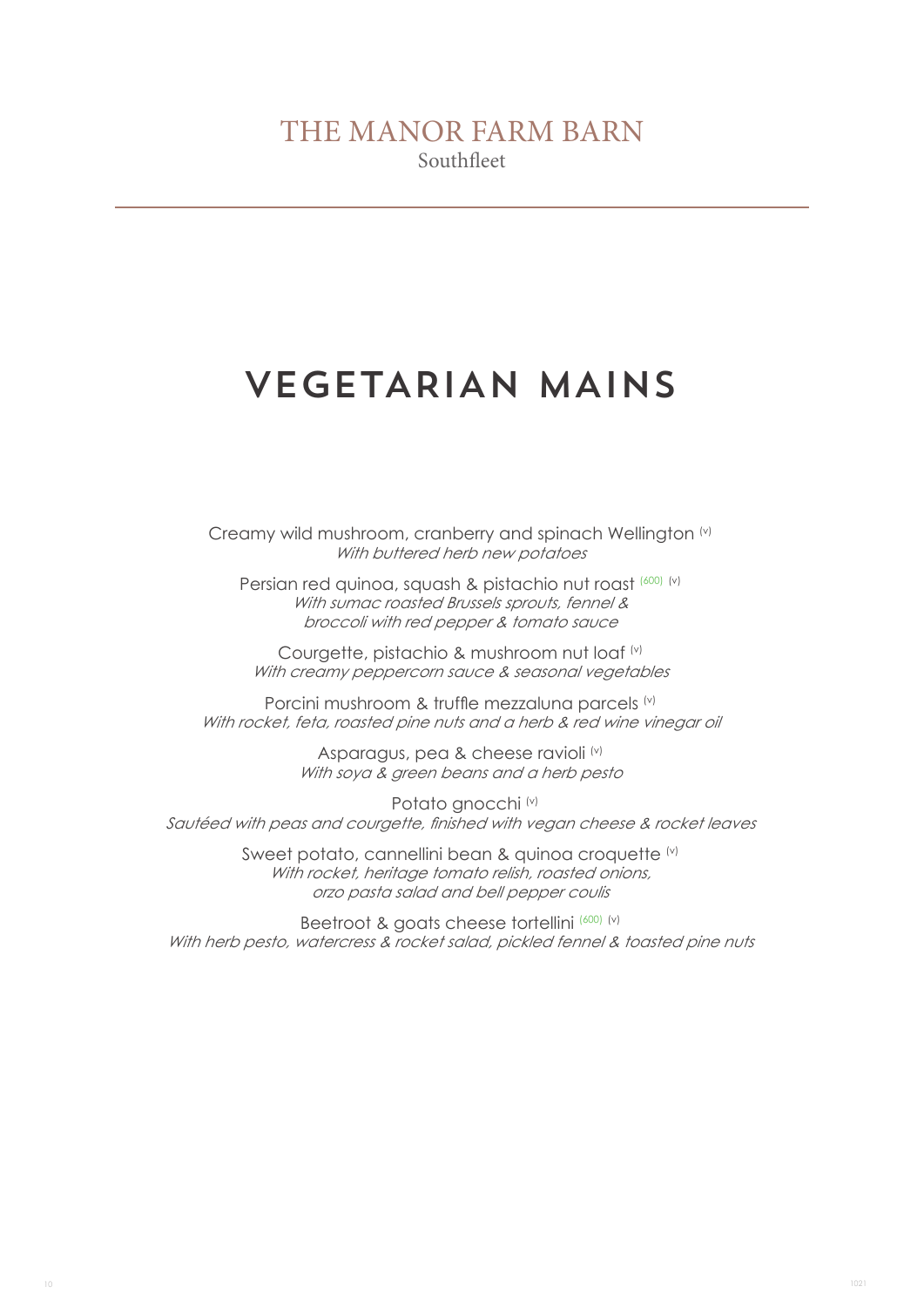# VEGAN MAINS

Barley summer stew (600) (v/vg) A medley of pearl barley, orange liquor, cumin & baby vegetables finished with sautéed spring onion & spinach

Baked sticky aubergines with pomegranate molasses (v/vg) Warm beetroot & couscous in a lemon vinaigrette, dressed rocket & chard leaves, pickled cucumber & soya yoghurt dressing with toasted almonds

Mushroom & walnut 'steak' (v/vg) Served with wilted spinach, roast tomato, glazed shallots & carrots, chunky chips, a red wine jus and parsnip crisps to finish

Soya bean & spring onion risotto (v/vg) With miso & maple glazed mushrooms, chargrilled bok choy and toasted cashew nuts

> Wild mushroom quinoa salad (600) (v/vg) With roast red peppers, beetroot, candied pecans, walnuts & mixed seeds finished with a creamy yoghurt & honey dressing

> > Fig, cashew nut and carrot rosti (v/vg) Forest mushrooms and herb pesto

Butternut squash & sweet potato gnocchi (600) (v/vg) With roasted pepper coulis

> Lemon & asparagus gnocchi (v/vg) With mint pesto

Spaghetti with basil pesto (v/vg) With green beans, peas, soya beans, caramelised red onions, almonds, rocket and finished with lemon oil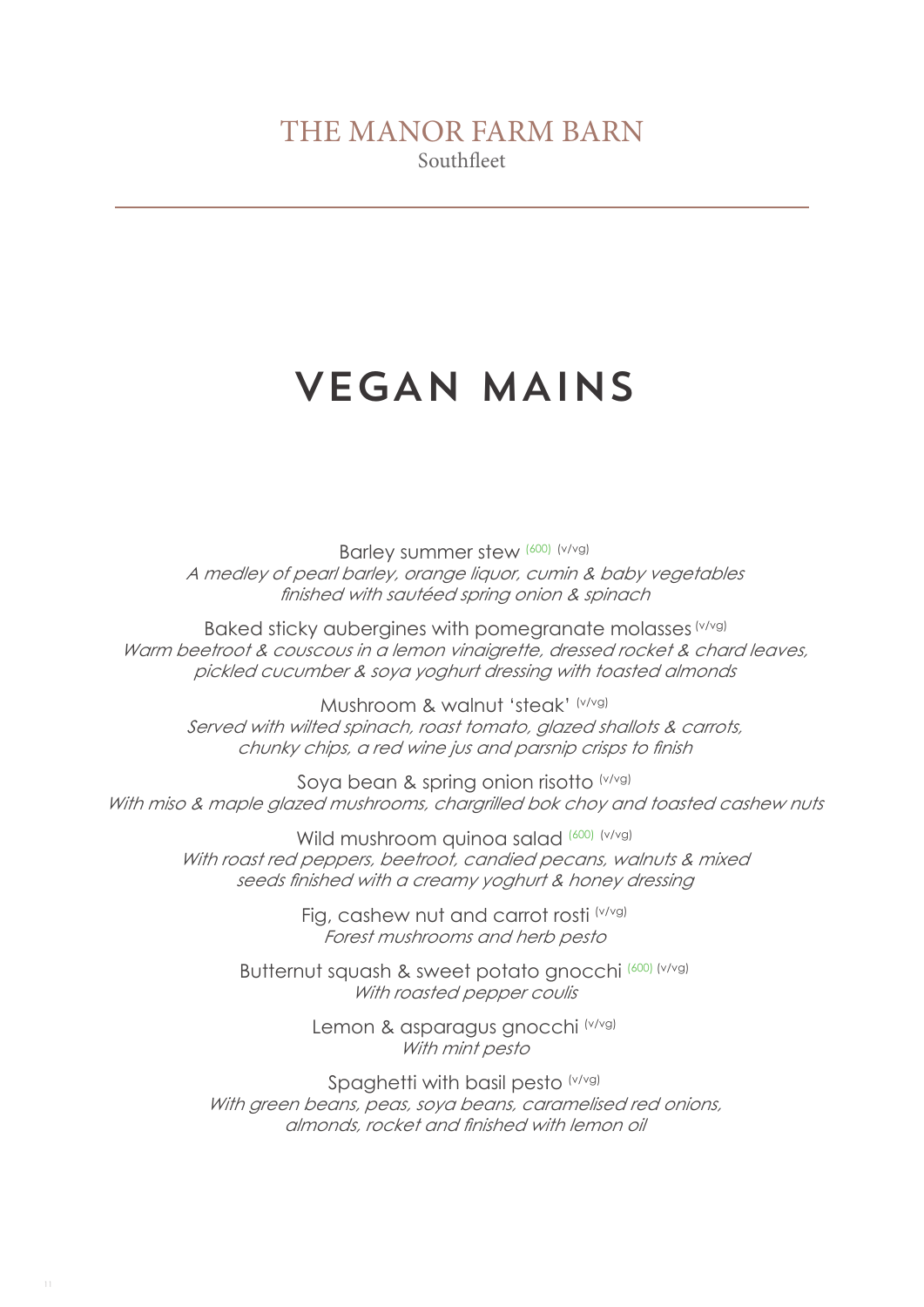# YOUNG GUESTS

We want to ensure that everyone has a fabulous day to remember, including your young guests. With them in mind we have created a special 'Young Guests' menu for those 12 years of age and under.

Please choose 1 dish from each of the following courses to create a set meal for all of your young guests

ARRIVAL DRINK

Apple or Orange juice

**STARTERS** 

Seasonal soup With crusty bread

Garlic bread (v)

Vegetable sticks (v/vg) With red pepper houmous

MAINS

Roast beef & Yorkshire pudding

Roast chicken breast

Tomato & herb pasta (v/vg) With dressed leaves

All served with a selection of seasonal vegetables and potatoes

DESSERTS

Meringue nest (v) With raspberry ripple ice cream & raspberry coulis

Triple chocolate cookie (v) Topped with clotted cream ice cream and drizzled with warm chocolate sauce

### PER HEAD £15.00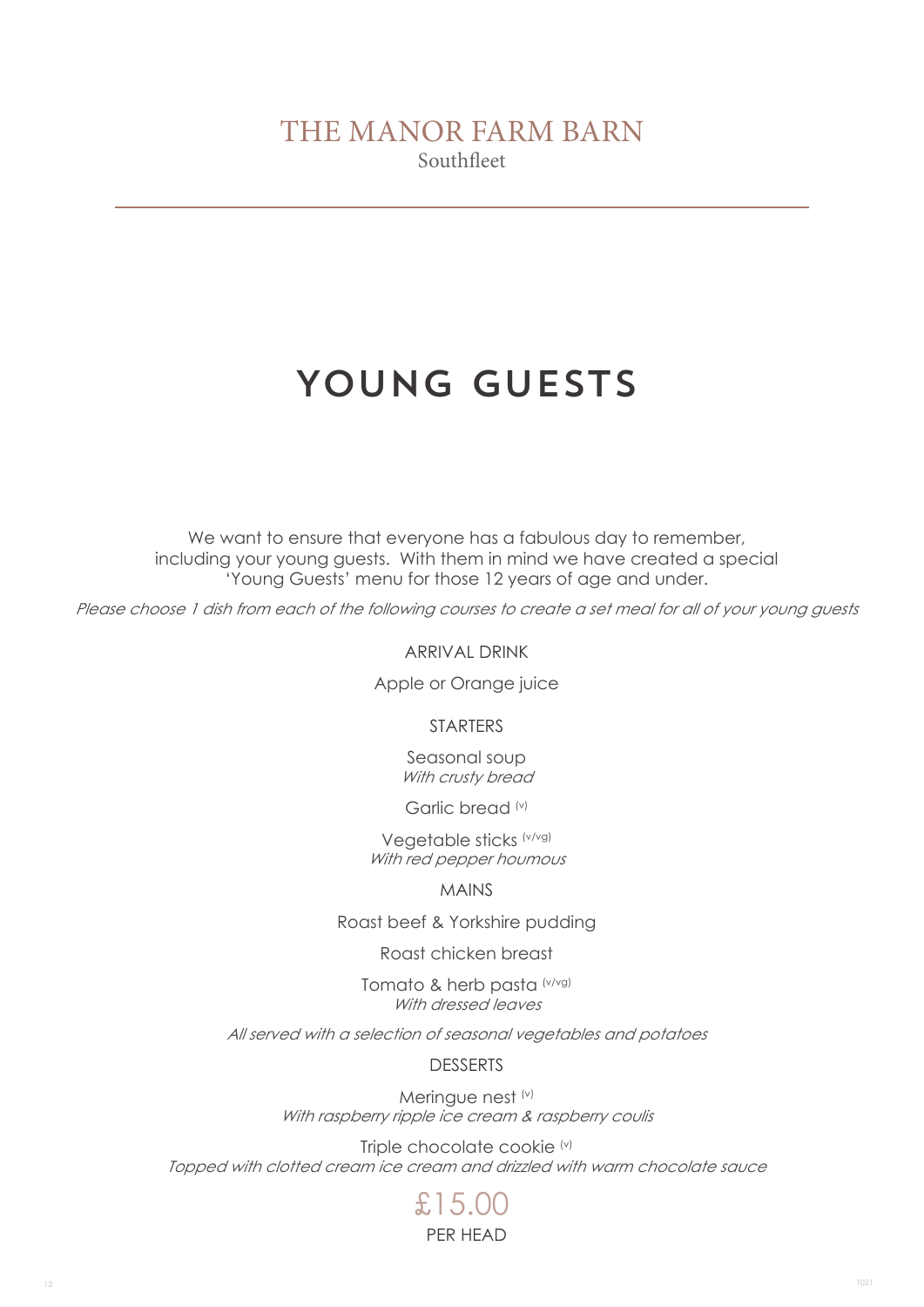# FINGER BUFFETS

# ORCHARD VIEW

Selection of sandwiches

Maple roasted ham & tomato | Prawn Marie Rose | Cheddar cheese & balsamic onion marmalade (v)

Fried spiced tortilla chips with houmous, salsa & guacamole for dipping (v/vg)

Salt & vinegar chicken wings with blue cheese dip

Seasoned skin on wedges with Kentish tomato chutney (v) | Pork sausage rolls

£12.95 PFR HEAD

## MASTER BREW

Selection of sandwiches

Pulled salt beef & BBQ mustard | Maple roasted ham & tomato Prawn Marie Rose | Cheddar cheese & balsamic onion marmalade (v)

Mini Yorkshire puddings with roasted chicken, lemon stuffing & cranberry mayonnaise

Braised leek Welsh rarebit toasts (v) | Cocktail sausages with Bombay curry glaze

Plaice goujons with tartare sauce | Seasoned skin on wedges with Kentish tomato chutney (v)

## NEW DAWN  $£14.95$  PFR HFAD

Selection of open sandwiches

Crayfish in Szechuan pepper & sriracha sauce | Pulled salt beef & BBQ mustard Whipped brie, tomato & smashed avocado (v)

Mini cheese burger sliders with smoky tomato & onion chutney

Crispy coated chicken fillets with Indian sweet chilli sauce

Pea & mint arancini with lemon mayonniase (v)

Seasoned skin on wedges with Kentish tomato chutney (v)

£16.95 PFR HEAD

# BUFFET ADD ONS

In addition to all our buffets you can enhance your meal with the following dishes

Dressed salmon £6.95 per head | Kentish cheese board £7.95 per head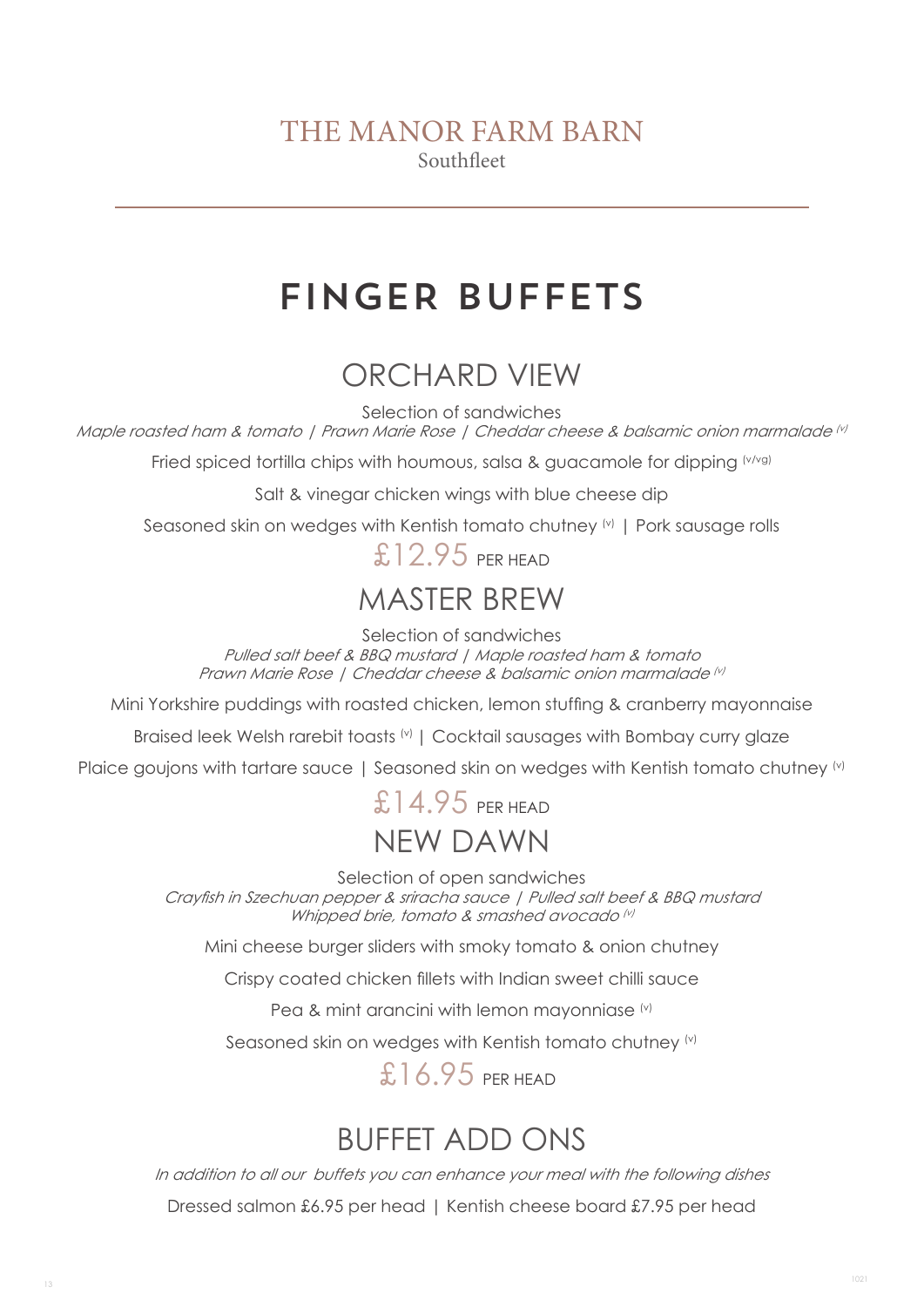# CANAPÉS

Homemade canapés make an ideal accompaniment to your reception drinks.

Fresh fig, walnut & stilton bon bon sticks (v) Smoked salmon & dill blini's Roasted Mediterranean vegetable & goats cheese canapé cups (v) Fried sesame feta & watermelon sticks Baby plum tomatoes, basil, olive & mozzarella skewers (v) Crispy bacon & braised leek Welsh rarebit Aromatic seared salmon phaenang on rye bread Confit chicken parfait & roasted mushroom blini's Balsamic mushroom, herb & tapenade canapé cups (v/vg) Chicken, caramelised shallot & asparagus canapé cups

Please select 3 of the above to be served with your reception drinks

#### £9.95 PER HEAD

Additional choices will be charged at £2.95 per person, per item

#### SWEET CANAPÉS

Ideal for finger buffets @ £2.95 each per head (please choose 1 option) Mini chocolate churro shots Lemon curd & ginger cheesecake lollipops Chocolate brownie, raspberry & marshmallow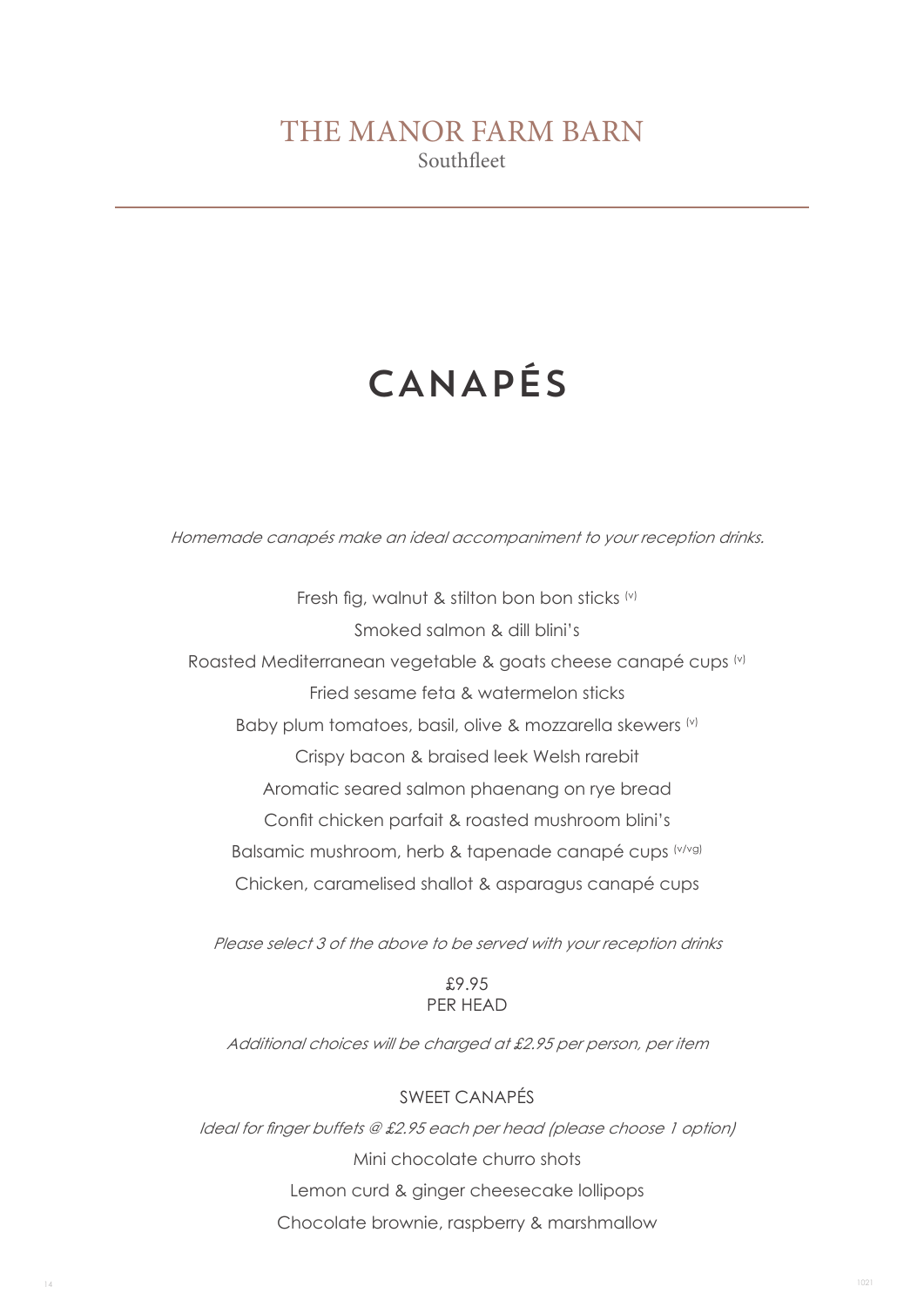# WHERE WE ARE

The Manor Farm Barn is conveniently accessed by both road and rail and is approximately 45 minutes from London, within close reach of the Pepperhill junction on the A2

The nearest train station is Ebbsfleet International.

To find us by road, please enter the following postcode into your Sat Nav DA13 9PU

The Pub boasts its own private car park for up to 40 cars.

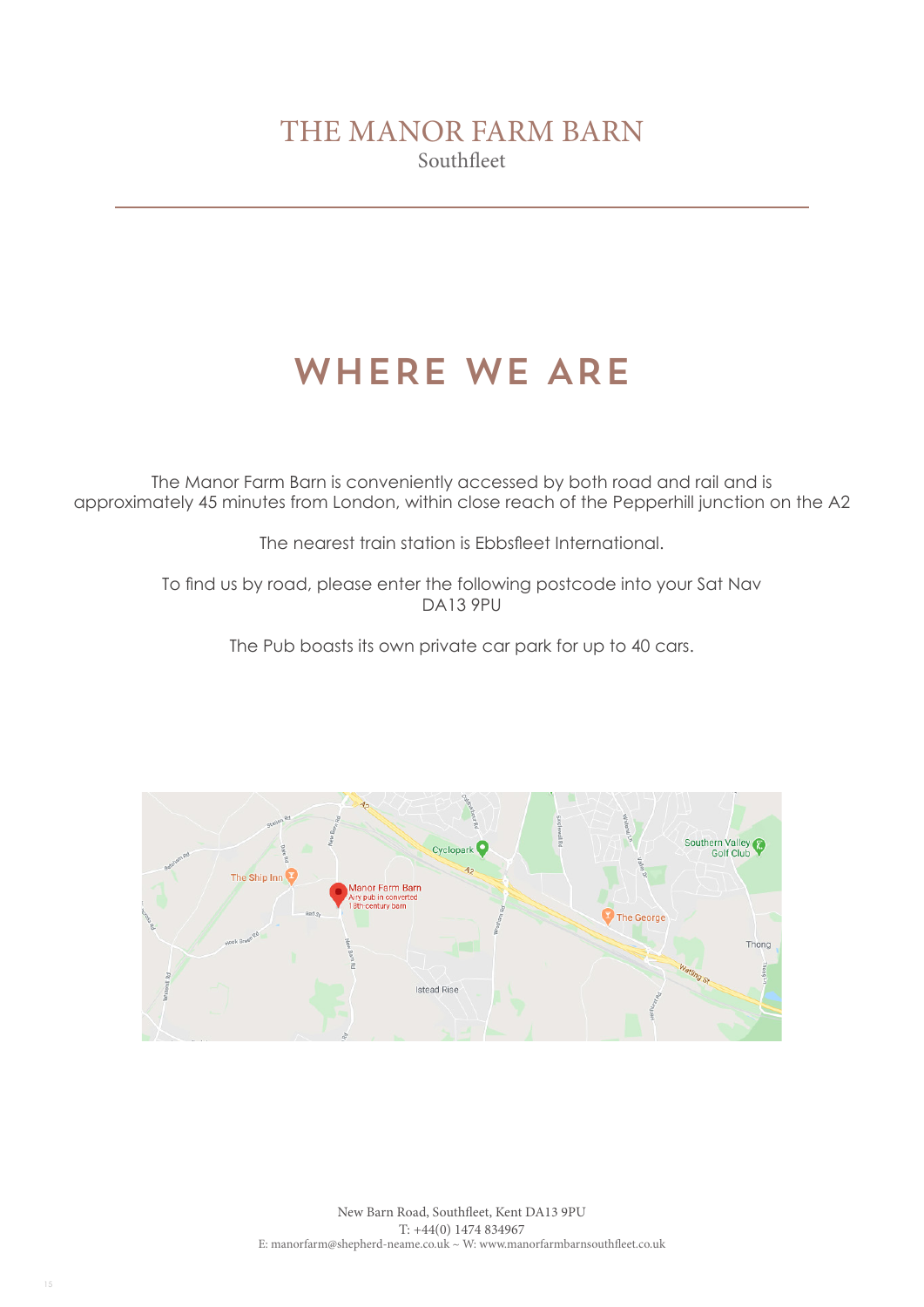# WEDDING CHECKLIST

# AS SOON AS POSSIBLE

Book your wedding reception with us Book the church Send save the date cards

## 1 YEAR

Book the photographer/videographer Book the cars Book the evening entertainment Compile your guest list Book your honeymoon Go dress shopping

# 6 MONTHS

Organise a florist Hire suits Shop for wedding rings Order the cake Order your stationery Organise hen & stag parties Send wedding invitations

16

## 3 MONTHS

Book hair and make up Order the favours

# 6 WEEKS

Finalise details with the photographer, cars, florist and entertainers Buy gifts for the bridesmaids & groomsmen Write the order of service

## 1 MONTH

Finalise your guest list Arrange your seating plan Organise rehearsals for the ceremony Break in your shoes

These are just a few of the many things you will need to do before your big day. Once these are complete all that is left to do ……

……is relax and enjoy

your day!

New Barn Road, Southfleet, Kent DA13 9PU T: +44(0) 1474 834967 E: manorfarm@shepherd-neame.co.uk ~ W: www.manorfarmbarnsouthfleet.co.uk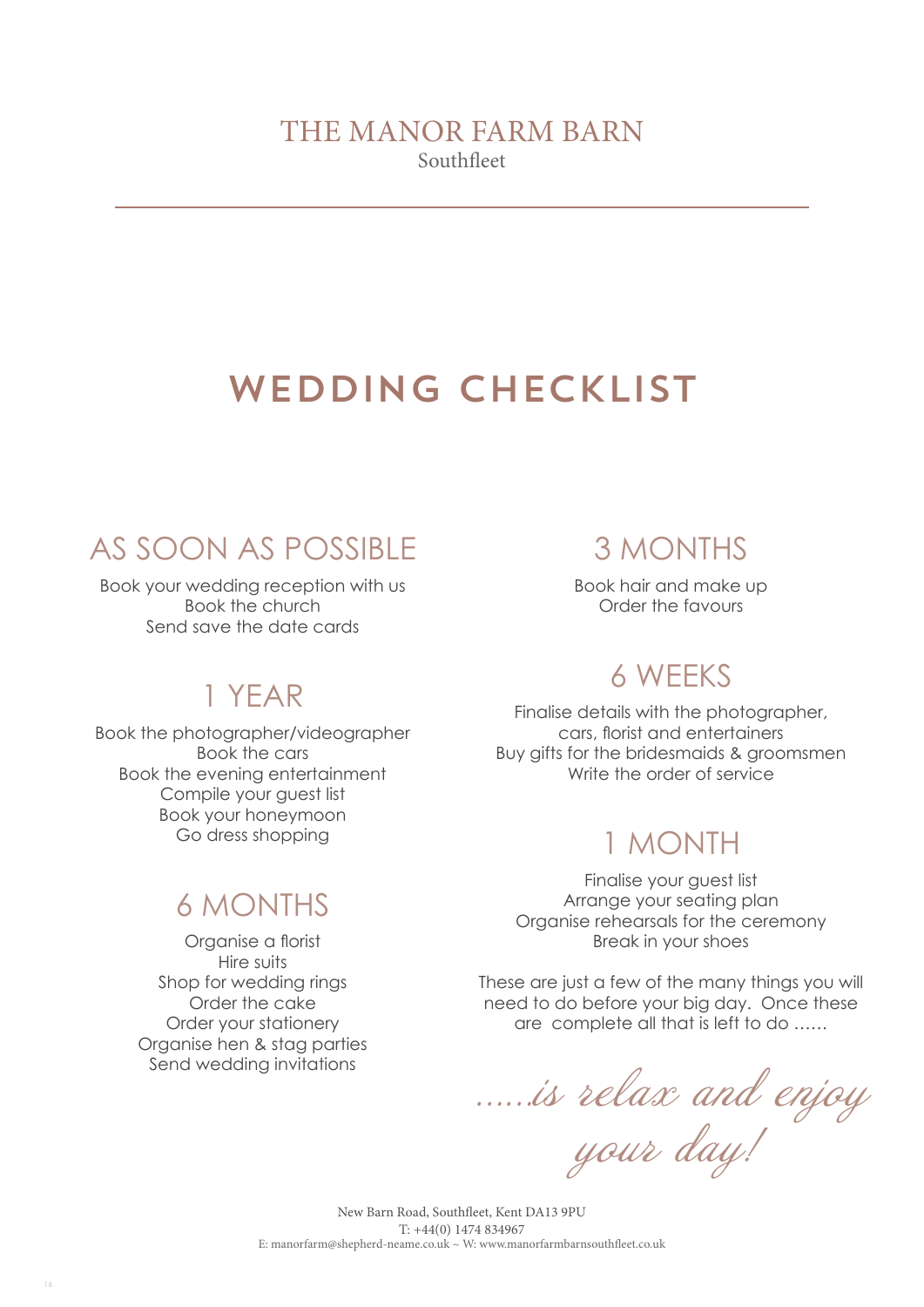# APPOINTMENTS

## 6 MONTHS PRIOR TO YOUR WEDDING DAY

Your Wedding Planner will contact you to arrange a meeting to discuss any questions or queries you may have for your wedding reception.

## 3 MONTHS PRIOR TO YOUR WEDDING DAY

Your Wedding Planner will arrange a meeting with you to discuss the running order of your day and your preferred menu choices.

## 2 WEEKS PRIOR TO YOUR WEDDING

Your Wedding Planner will meet with you to finalise the running order, guest numbers and any other finer details.

## THE DAY BEFORE

Deliver the table plan, all items for the tables and any other decorations.

If you have any questions or queries between each meeting with your Wedding Planner please do not hesitate to contact us.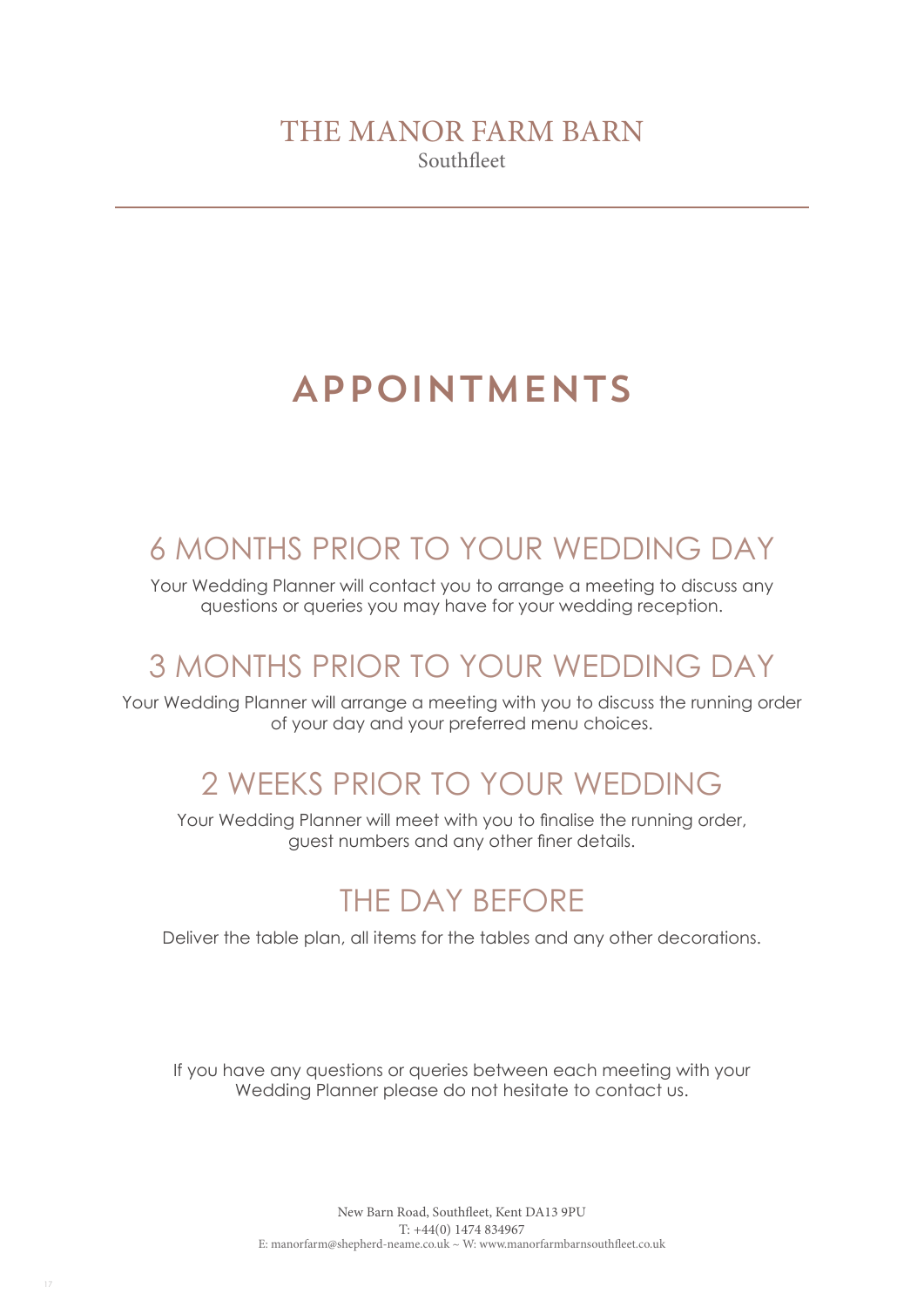# THE SMALL PRINT

Wedding and Banqueting Terms and Conditions:

The following terms and conditions of contract shall apply to all bookings for wedding and banquet functions (functions) Reference to The Company shall be The Venue

One signed copy to be retained by the client and one copy to be returned to The Venue

Deposits, Payments & Confirmation:

Provisional dates must be confirmed in writing within 14 days along with a signed acceptance of our Terms & Conditions , otherwise the date will be released and re-offered for sale

> A non refundable deposit of £500.00 is required at the time of booking and a further £350 non refundable deposit is required 12 weeks prior to the event

The customer shall notify The Venue in writing not less than 14 days prior to the function, the final number of guests anticipated attending the function

Full payment of charges must be made at least 14 days prior to the commencement of the function

The final amount payable by the customer shall be calculated on this final number or the number that actually attended, whichever is greater. If additional guests are added to attend the function after 14 days prior to the function, full payment will be required for those additional guests prior to the function

The Company reserve the right to charge interest at 2% above Bank Of England interest base rate for each day on any outstanding balances and all subsequent days thereafter

Cancellation Policy:

In the unlikely event of you cancelling your wedding we reserve the right to apportion the following charges

On confirmation of the event a non refundable deposit of £500.00 is paid

For cancellations between 12 weeks and 4 weeks prior to the start date the charge will be 50% of the estimated total amount of the function including any accommodation, food and beverage, and optional associated costs.

For cancellations less than 4 weeks prior to the start date the charge will be 100%

Any deposits paid will be deducted from the amount of any outstanding monies due

General Conditions:

Licensing and Statutory Regulations: Functions held within the Venue are subject to Statutory Regulations. All such regulations must be strictly observed. Details of any such regulations can be provided on request.

Third Party Insurance: The Company shall not be liable for any loss or damage suffered by the customer, except in respect of death or personal injury caused by the Company's negligence. This agreement does not affect any rights which The Company has under the Hotel Proprietors Act 1956 where the act applies

Damage: The customer shall be responsible for any damage caused to the allocated rooms or furnishings, utensils and equipment therein by any act, default or neglect of the customer, subcontractor or guests of the customer and shall pay The Company on demand the amount required for making good or remedying any such damage

Please be aware that all areas of the the Manor Farm Barn are non smoking

*CONTINUED*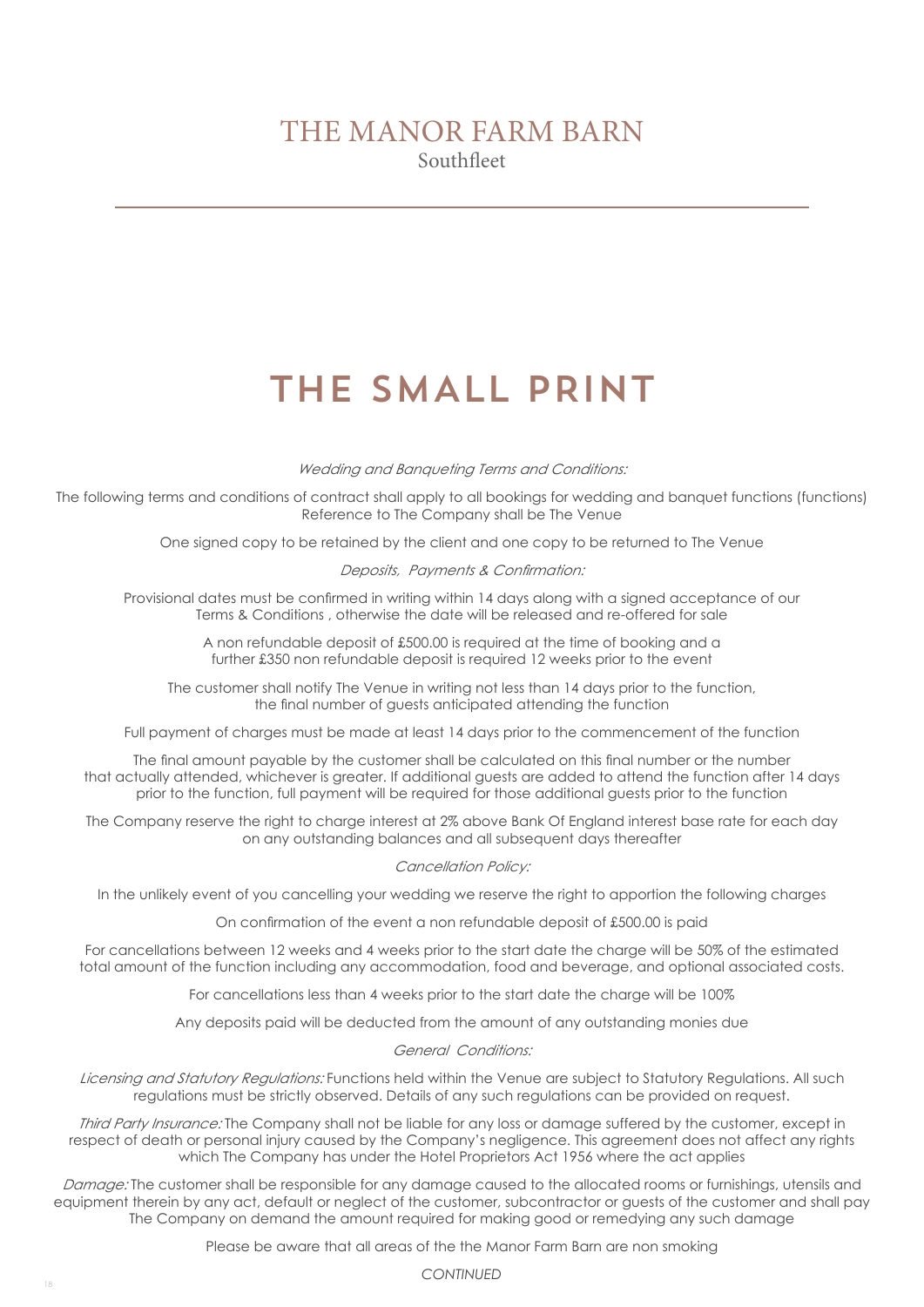# THE SMALL PRINT - CONTINUED

Food and Drink: We cannot allow food or drink, other than that purchased on the premises be consumed with the Venue

All our food is prepared in a kitchen where nuts, gluten and other food allergens are present, if any guest has or you have a food allergy or intolerance, please let us know in advance

Please notify us in advance if you require wheelchair access or the use of high chairs

Finishing Times: Functions are required to finish at an agreed time when the booking is made. Extensions to this time are at the sole discretion of The Company and are subject to The Licensing act and Statutory Regulations previously mentioned

Alterations to Bookings: These are required to be made in writing and are subject to approval by The Company

External Suppliers: These are always subject to approval by The Company and may be subject to additional Terms and Conditions. The company reserve the right to object to the employment by customers and guests of any third party supplier.

A copy of the public liability insurance certificate for any live entertainment or DJ is required

Force Majeure: If the Venue is prevented or hindered from carrying any of its obligations here under circumstances beyond its control including (without prejudice) government intervention, local planning decision, strikes by Company Employee's or Company Supplier's, labour disputes, accidents, Acts of God, national or local disasters, Acts of terrorism, then The Company's liability to the Client shall be no greater than the amount paid to the Company by the client in respect of the function

All prices quoted are inclusive of VAT.

Please note the contents of this brochure are subject to change.

The Venue reserves the right to cancel any function if any of the above terms are not adhered to

We accept the above terms and conditions associated with our booking and agree we are bound by them

#### Please sign below and return a copy to the Venue

#### Site Copy

| On behalf of The Venue |  |
|------------------------|--|
|                        |  |
|                        |  |
|                        |  |

New Barn Road, Southfleet, Kent DA13 9PU T: +44(0) 1474 834967 E: manorfarm@shepherd-neame.co.uk ~ W: www.manorfarmbarnsouthfleet.co.uk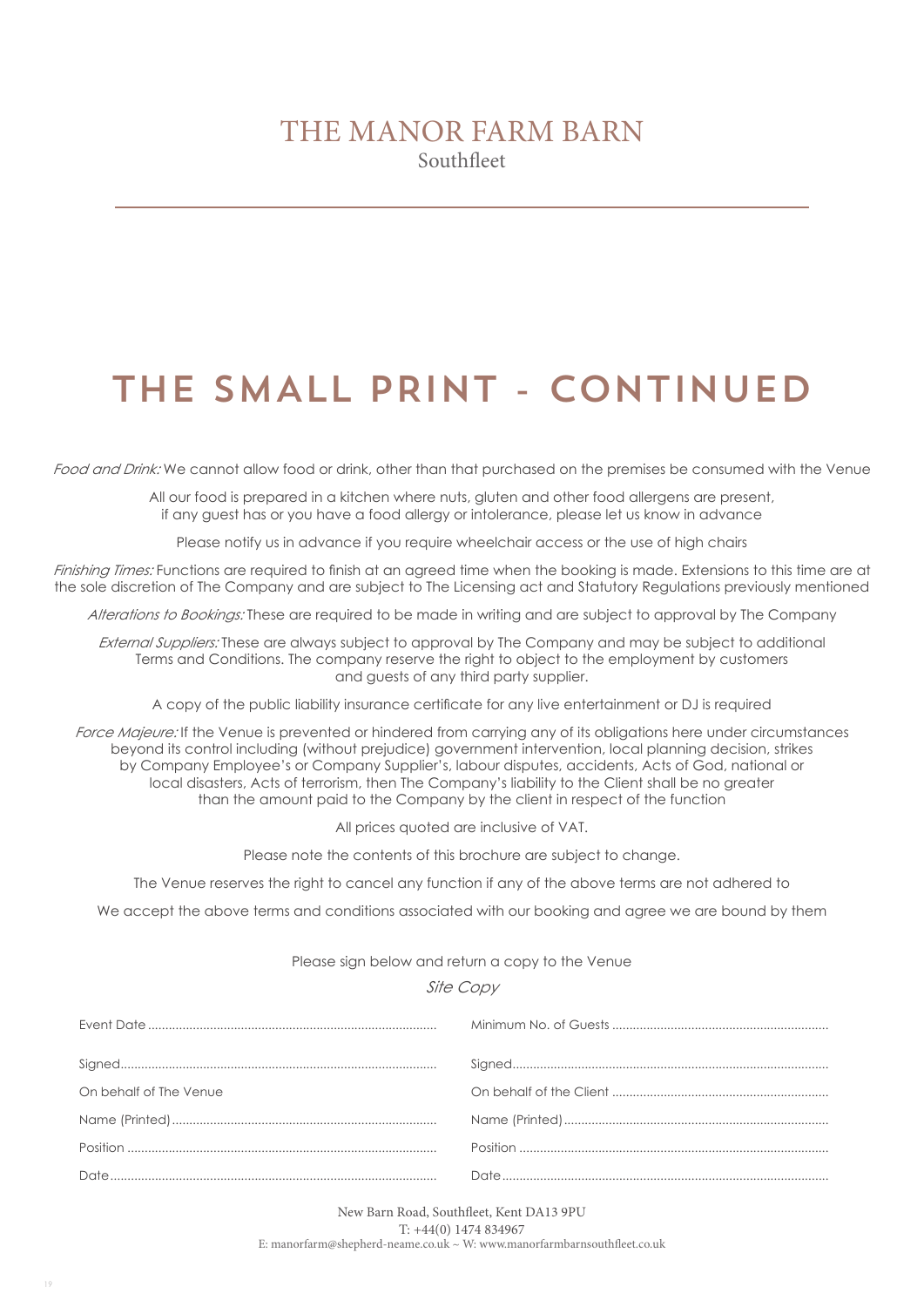# THE SMALL PRINT

Wedding and Banqueting Terms and Conditions:

The following terms and conditions of contract shall apply to all bookings for wedding and banquet functions (functions) Reference to The Company shall be The Venue

One signed copy to be retained by the client and one copy to be returned to The Venue

Deposits, Payments & Confirmation:

Provisional dates must be confirmed in writing within 14 days along with a signed acceptance of our Terms & Conditions , otherwise the date will be released and re-offered for sale

> A non refundable deposit of £500.00 is required at the time of booking and a further £350 non refundable deposit is required 12 weeks prior to the event

The customer shall notify The Venue in writing not less than 14 days prior to the function, the final number of guests anticipated attending the function

Full payment of charges must be made at least 14 days prior to the commencement of the function

The final amount payable by the customer shall be calculated on this final number or the number that actually attended, whichever is greater. If additional guests are added to attend the function after 14 days prior to the function, full payment will be required for those additional guests prior to the function

The Company reserve the right to charge interest at 2% above Bank Of England interest base rate for each day on any outstanding balances and all subsequent days thereafter

Cancellation Policy:

In the unlikely event of you cancelling your wedding we reserve the right to apportion the following charges

On confirmation of the event a non refundable deposit of £500.00 is paid

For cancellations between 12 weeks and 4 weeks prior to the start date the charge will be 50% of the estimated total amount of the function including any accommodation, food and beverage, and optional associated costs.

For cancellations less than 4 weeks prior to the start date the charge will be 100%

Any deposits paid will be deducted from the amount of any outstanding monies due

General Conditions:

Licensing and Statutory Regulations: Functions held within the Venue are subject to Statutory Regulations. All such regulations must be strictly observed. Details of any such regulations can be provided on request.

Third Party Insurance: The Company shall not be liable for any loss or damage suffered by the customer, except in respect of death or personal injury caused by the Company's negligence. This agreement does not affect any rights which The Company has under the Hotel Proprietors Act 1956 where the act applies

Damage: The customer shall be responsible for any damage caused to the allocated rooms or furnishings, utensils and equipment therein by any act, default or neglect of the customer, subcontractor or guests of the customer and shall pay The Company on demand the amount required for making good or remedying any such damage

Please be aware that all areas of the the Manor Farm Barn are non smoking

*CONTINUED*